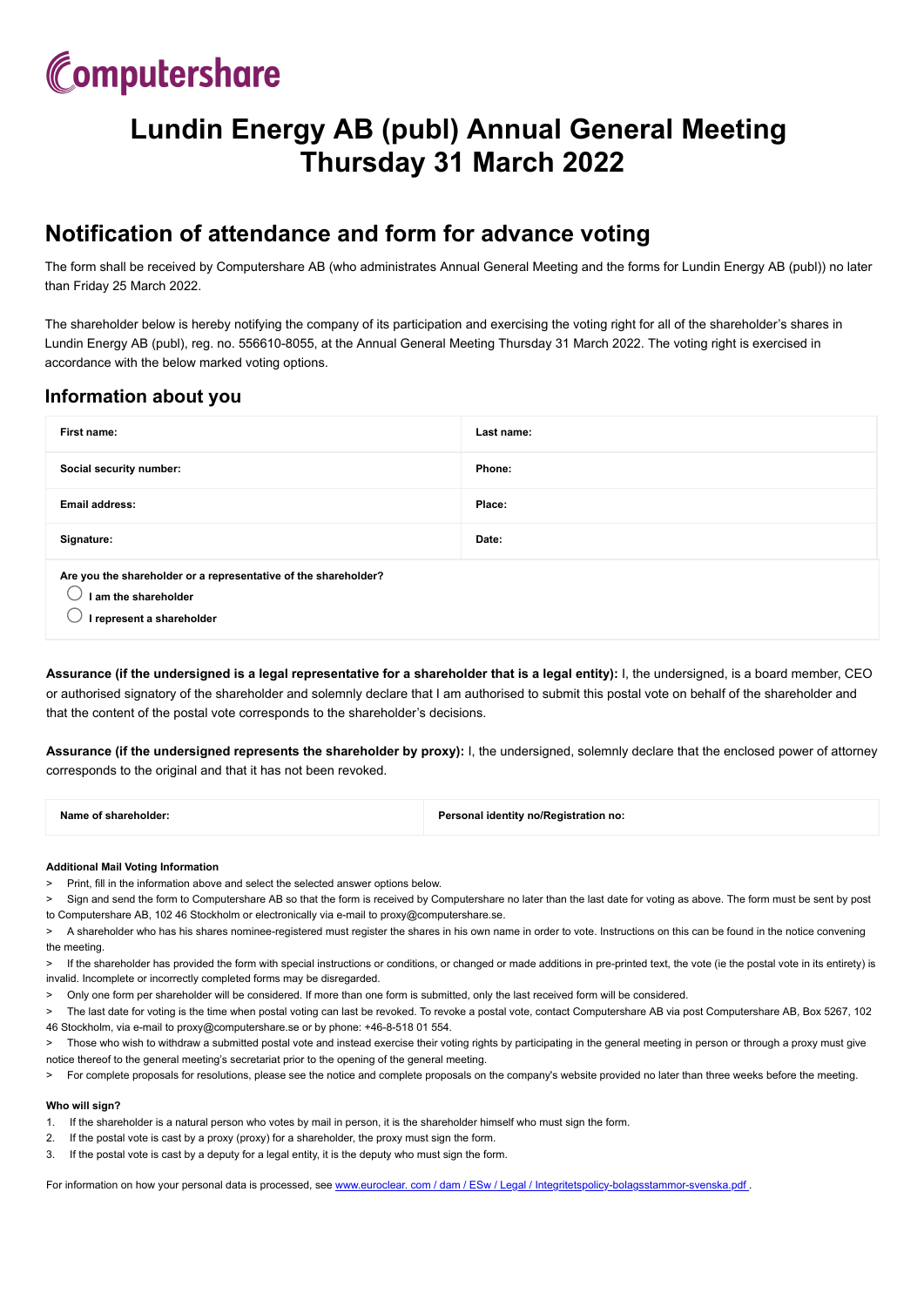## **Annual General Meeting in Lundin Energy AB (publ) Thursday 31 March 2022**

The options below comprise the proposals submitted which are found in the notice to the meeting.

| 2. Election of Chairman of the Annual General Meeting                                                                                                          | $\bigcirc$ Yes $\bigcirc$ No $\bigcirc$ Abstain         |  |
|----------------------------------------------------------------------------------------------------------------------------------------------------------------|---------------------------------------------------------|--|
| 4. Approval of the agenda                                                                                                                                      | $\left(\right)$<br>Yes $\bigcirc$ No $\bigcirc$ Abstain |  |
| 6. Determination as to whether the Annual General Meeting has been duly convened                                                                               | $\bigcirc$ Yes $\bigcirc$ No $\bigcirc$ Abstain         |  |
| 9. Resolution in respect of adoption of the income statement and the balance sheet and the consolidated income<br>statement and consolidated balance sheet     | $\bigcirc$ Yes $\bigcirc$ No $\bigcirc$ Abstain         |  |
| 10. Resolution in respect of disposition of the Company's result according to the adopted balance sheet and<br>determination of record dates for cash dividend | $\bigcirc$ Yes $\bigcirc$ No $\bigcirc$ Abstain         |  |
| 11. Resolution in respect of discharge from liability of the members of the Board of Directors and the Chief Executive Officer                                 |                                                         |  |
| a) Peggy Bruzelius (Board Member)                                                                                                                              | ○ Yes ○ No ○ Abstain                                    |  |
| b) C. Ashley Heppenstall (Board Member)                                                                                                                        | $\bigcirc$ Yes $\bigcirc$ No $\bigcirc$ Abstain         |  |
| c) Adam I. Lundin (Board Member)                                                                                                                               | $\bigcirc$ Yes $\bigcirc$ No $\bigcirc$ Abstain         |  |
| d) Ian H. Lundin (Chairman)                                                                                                                                    | $\bigcirc$ Yes $\bigcirc$ No $\bigcirc$ Abstain         |  |
| e) Lukas H. Lundin (Board Member)                                                                                                                              | $\bigcirc$ Yes $\bigcirc$ No $\bigcirc$ Abstain         |  |
| f) Grace Reksten Skaugen (Board Member)                                                                                                                        | ○ Yes ○ No ○ Abstain                                    |  |
| g) Torstein Sanness (Board Member)                                                                                                                             | $\bigcirc$ Yes $\bigcirc$ No $\bigcirc$ Abstain         |  |
| h) Alex Schneiter (Board Member)                                                                                                                               | $\bigcirc$ Yes $\bigcirc$ No $\bigcirc$ Abstain         |  |
| i) Jakob Thomasen (Board Member)                                                                                                                               | $\bigcirc$ Yes $\bigcirc$ No $\bigcirc$ Abstain         |  |
| j) Cecilia Vieweg (Board Member)                                                                                                                               | $\bigcirc$ Yes $\bigcirc$ No $\bigcirc$ Abstain         |  |
| k) Nick Walker (CEO)                                                                                                                                           | $\bigcirc$ Yes $\bigcirc$ No $\bigcirc$ Abstain         |  |
| 12. Resolution in respect of the remuneration report prepared by the Board of Directors                                                                        | $\bigcirc$ Yes $\bigcirc$ No $\bigcirc$ Abstain         |  |
| 14. Resolution in respect of the number of members of the Board of Directors                                                                                   | $\bigcirc$ Yes $\bigcirc$ No $\bigcirc$ Abstain         |  |
| 15. Resolution in respect of remuneration of the Chairman of the Board of Directors and other members of the Board<br>of Directors                             | $\bigcirc$ Yes $\bigcirc$ No $\bigcirc$ Abstain         |  |
| 16. Resolutions in respect of Board members                                                                                                                    |                                                         |  |
| a) re-election of Peggy Bruzelius as a Board member                                                                                                            | $\bigcirc$ Yes $\bigcirc$ No $\bigcirc$ Abstain         |  |
| b) re-election of C. Ashley Heppenstall as a Board member                                                                                                      | $\bigcirc$ Yes $\bigcirc$ No $\bigcirc$ Abstain         |  |